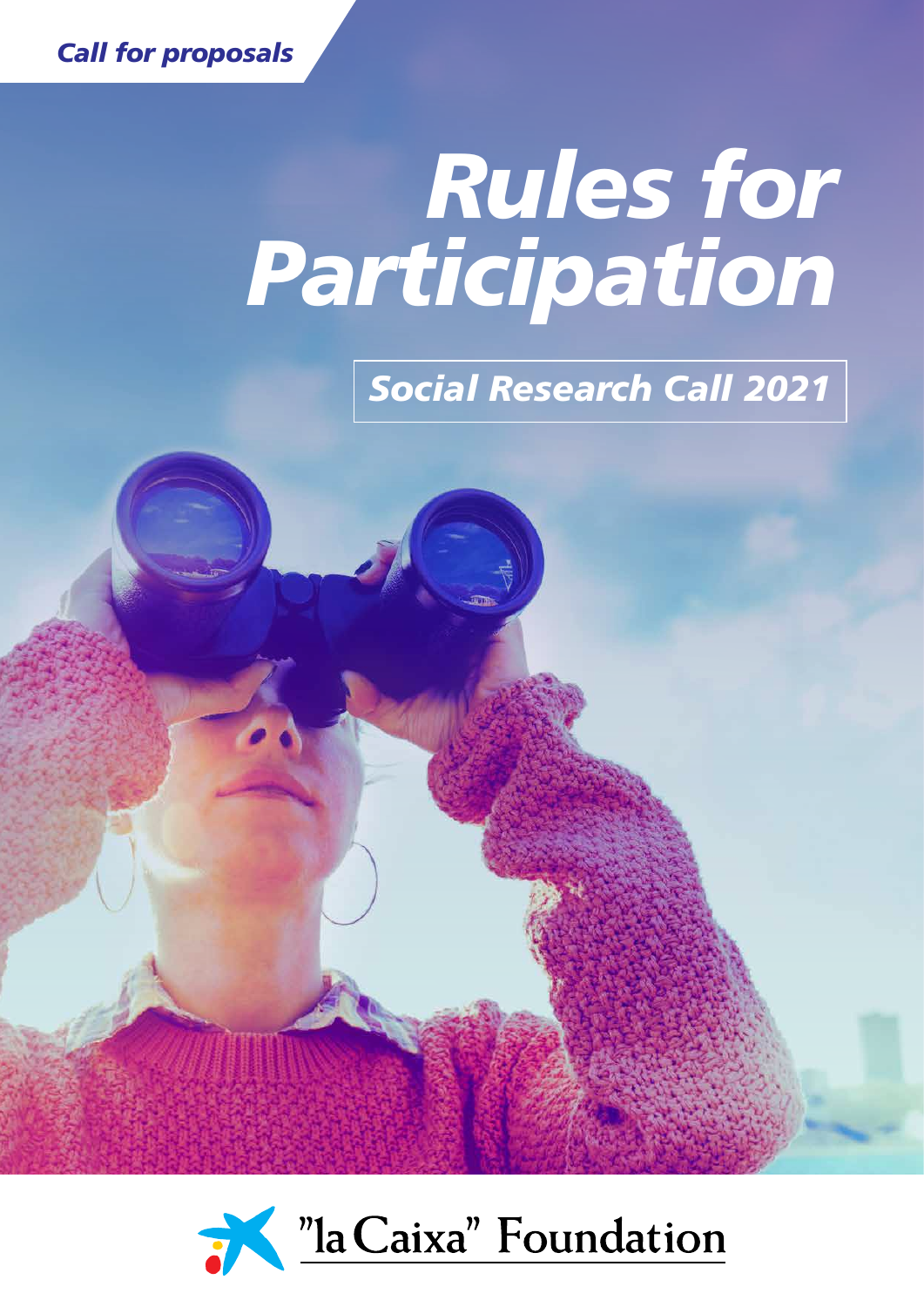## RULES FOR PARTICIPATION - CALL 2021

## Index

#### Page

| 0. Preamble                                     |    |
|-------------------------------------------------|----|
| 1. Objectives and scope of the call             |    |
| 2. Call timeline                                |    |
| 3. Requirements for eligibility                 | 3  |
| 4. Submission of proposals                      | 5  |
| 5. Evaluation process                           |    |
| 6. Funding and payments                         | 8  |
| 7. Responsibilities and project implementation  | R  |
| 8. Confidentiality. Privacy and data protection | 10 |
| 9. Additional remarks                           | 11 |
|                                                 |    |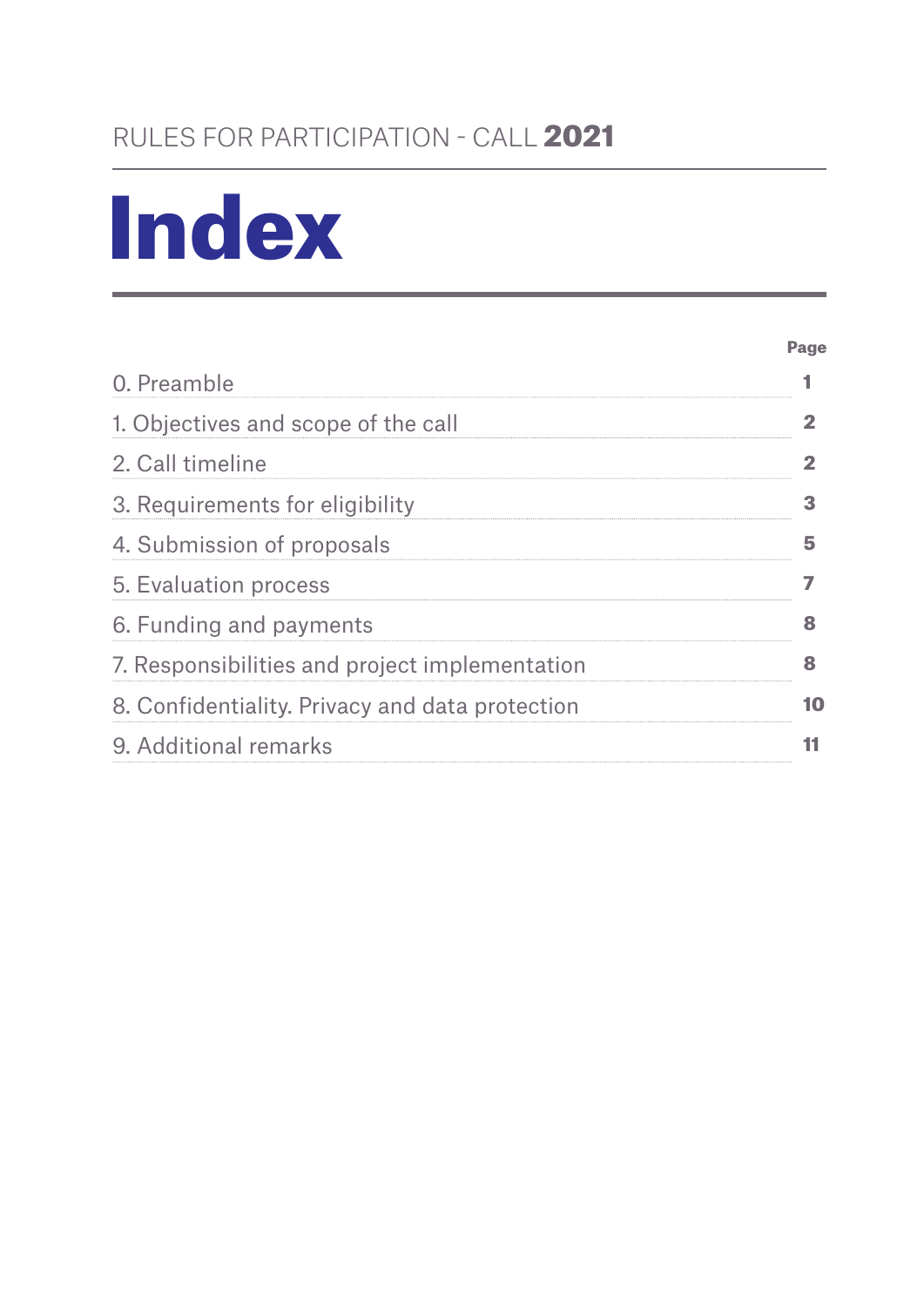

#### IMPORTANT CONSIDERATIONS BEFORE APPLYING TO THE 2021 SOCIAL RESEARCH CALL

Please **read the entire rules** for participation document before submitting your application.

Proposals that do not fulfill the research **requirements** and format criteria will be rejected.

**Decisions made in the evaluation** of this call cannot be appealed so we recommend you review these rules carefully.

## Preamble

Social research is a driver of human progress and it plays a powerful role in broadening our understanding of society, improving the lives of individuals and communities and informing political decision-making. As a society, we are facing many urgent, complex, systemic, and highly interconnected challenges. In order to tackle these challenges, we need conceptual clarity and evidence-based analysis, together with open-mindedness and originality.

"la Caixa" Banking Foundation (hereinafter, "la Caixa" Foundation) is committed to fostering the role of research to improve our understanding of current and emerging social challenges and provide reliable knowledge for policy-makers and civil society. With this in mind, "la Caixa" Foundation has designed an open and competitive call **to fund high quality, innovative and socially-orientated research projects, based on robust quantitative methodologies**. We are particularly interested in projects with a two-way public engagement plan involving non-academic stakeholders from the very beginning.

In order to pinpoint the most innovative projects that address social concerns and priorities, we have adopted a novel approach. Our selection process aims at bridging the gap between research and society. As such, it includes a panel of social stakeholders from NGOs and the public sector who will assess the social relevance of the project proposals and a panel of international academic experts who will evaluate their scientific excellence, originality and feasibility

Furthermore, in order to promote diversity and keep the value of the research ideas at the core of the evaluation, an innovative triple-blind multi-phase selection process has been designed to ensure biases related to gender and other factors play no role. The process is set up so that i) applicants remain anonymous until the final stage of the selection process, ii) research proposals and researcher profiles are reviewed separately, iii) researchers are assessed only after the evaluation of the proposal is complete and iv) the evaluation of the researcher is reduced to a binary judgment as to whether or not they have the expertise and resources to implement the proposed research.

We strongly encourage talented researchers who are moved by the desire to shed light on challenging social issues to participate in the Social Research Call 2021. We hope you will join us in our endeavour to use research as a tool to improve our society and find solutions to the great challenges of our time.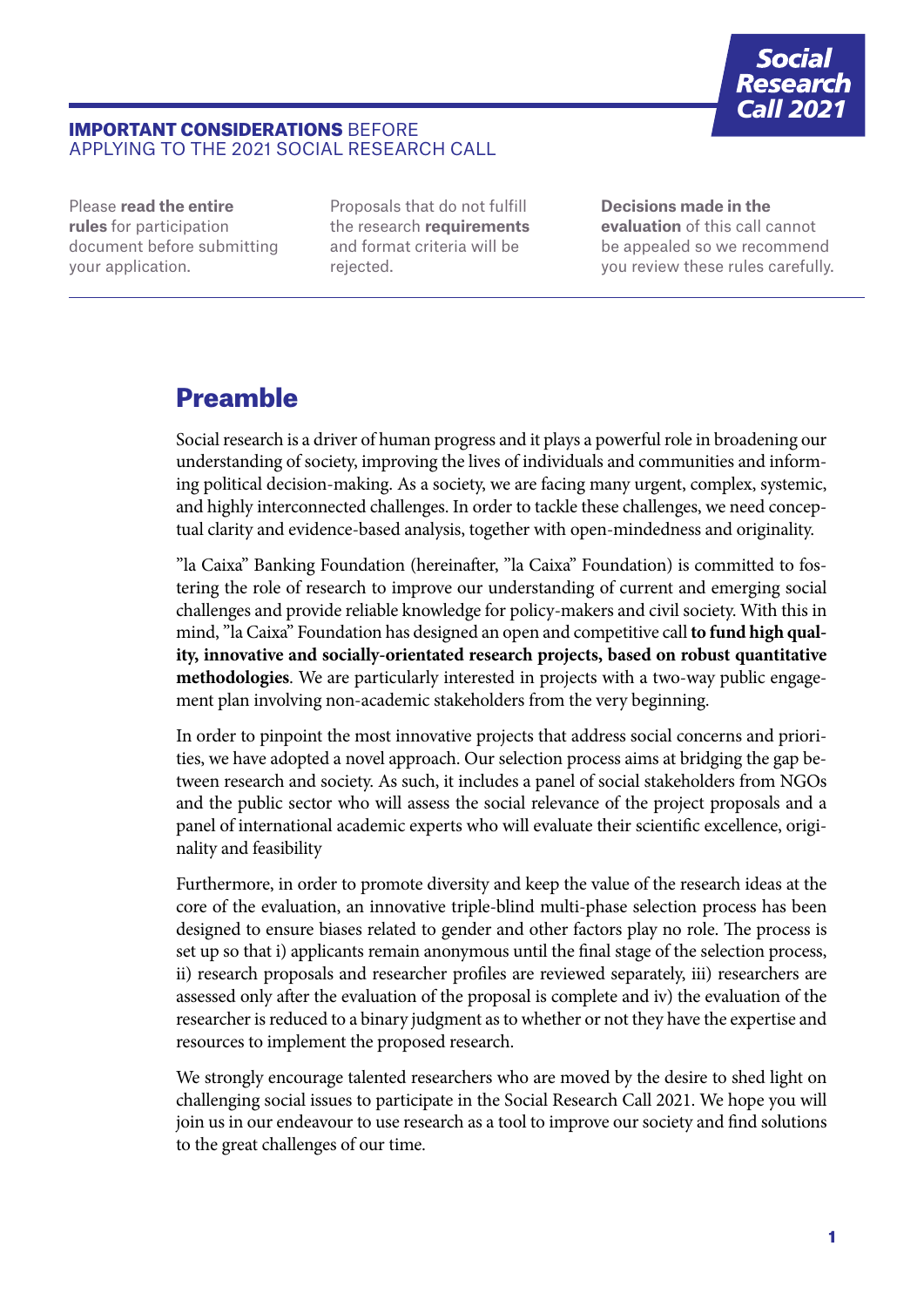## Objectives and scope of the call

"la Caixa" Foundation has launched this call for **high-quality social research** projects that produce **robust quantitative data** as a basis for evidence and insights about current and emerging **social challenges in Spain and Portugal** through an **original and innovative approach**.

This call will fund social research projects that propose sound **quantitative data analysis to produce reliable evidence** for policy makers and practitioners, thereby building bridges between research and society.

With this in mind, applicants are encouraged to **think outside the box** in the project conception, execution and data management, including the exploitation of existing data sources and/or the generation of new data. Projects are expected to have an original perspective, use novel concepts, methodologies and approaches and/or to be groundbreaking in the management of data.

In this edition of the call, **"la Caixa" Foundation will allocate up to EUR 1,500,000** to support **social research projects of up to 24 months in duration**. Successful applicants will receive a maximum of **EUR 100,000 each**. The call is intended to support high quality research that delivers outstanding, high-impact contributions to the scientific community. As such, the selected projects are expected to deliver results through at least one scientific publication, a short dissemination article and one knowledge-brokering activity.



3

1

## Requirements for eligibility

All requirements listed in this document are considered obligatory. Applications that do not fulfill these eligibility requirements will be rejected.

#### Proposal

3.1 Data-driven methodology: This call will fund data-driven research projects that help us to broaden our understanding of current and emerging social challenges using **quantitative methods**. The projects funded by this grant must generate new evidence-based knowledge. Specifically, the research must involve either existing data (including longitudinal, cross-national, administrative data); new data generated by this research project and/or new forms of data (such as internet data derived from social media and other online interactions or geographical information systems).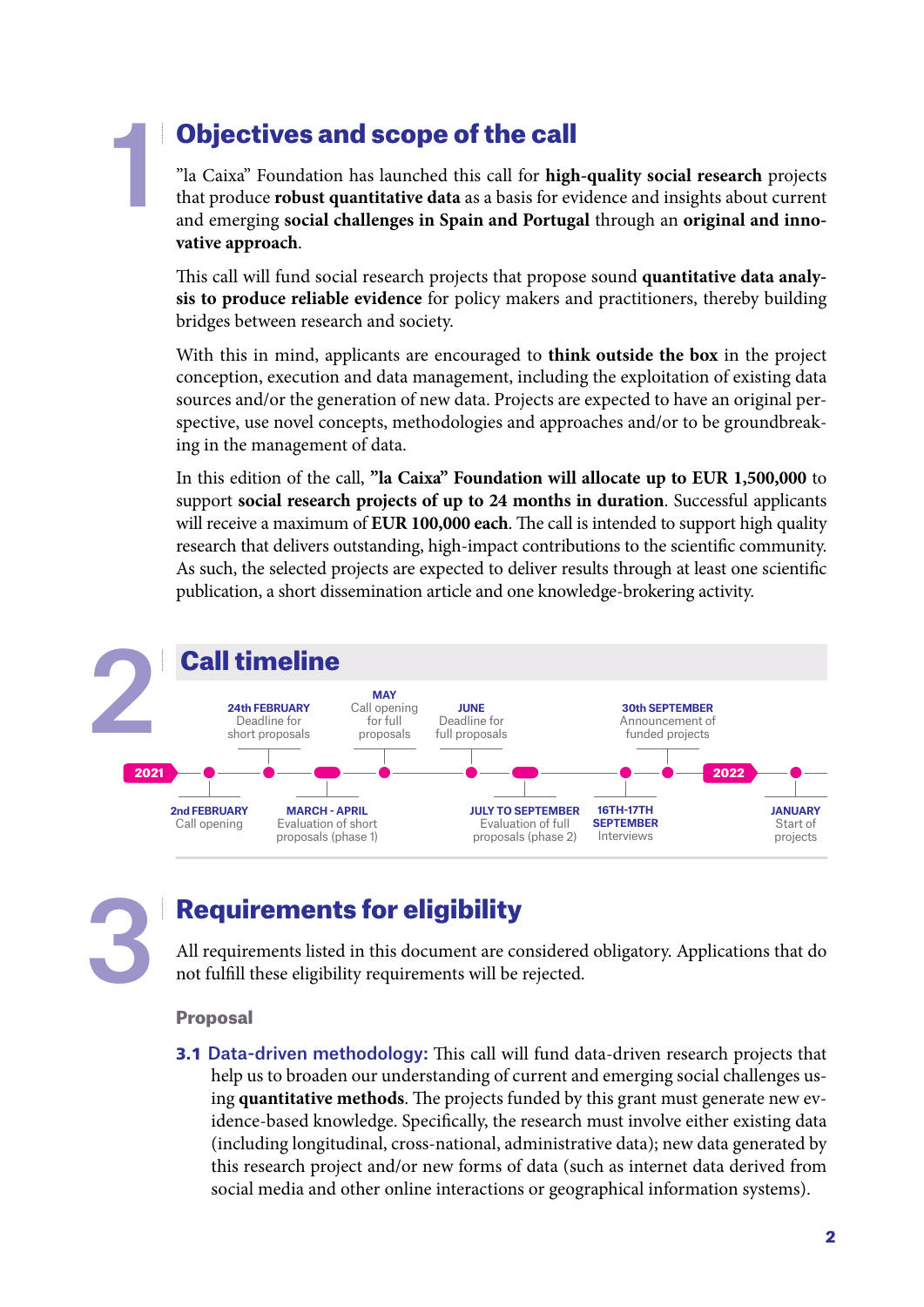- 3.2 Innovative proposals: The call encourages pioneering proposals introducing **innovative approaches** in terms of a) the proposed methodology, b) the production or re-use of quantitative data and c) the social challenge to be analysed.
- **3.3 Defined scope:** Projects submitted to this call can address any issues that are socially relevant to the context of **Spain and/or Portugal**.
- 3.4 Social research: Social challenges are complex and require converging spheres of knowledge to provide comprehensive and innovative answers. As such, this call is open to proposals from **all disciplines**. The research needs to be **socially-driven**: the core of the analysis must concern current or emerging social challenges, shedding light on social phenomena and providing a better understanding or assessment of social issues.
- **3.5 Public engagement:** We are looking for applicable research that can be used to address social challenges. As such, a well thought out two-way public engagement plan involving non-academic stakeholders (including experts from outside of academia and/or those affected by the issue you are studying) is essential. **Public engagement activities should aim to incorporate knowledge from relevant stakeholders throughout the project in addition to dissemination initiatives for research results**.

Where appropriate, successful applicants will be able to utilise "la Caixa" Foundation's venues (i.e. Palau Macaya, Cosmo Caixa and CaixaForums...) for public engagement activities.

#### **3.6** The following proposals are **excluded** from this call:

- · Social research projects without an empirical approach based on real data.
- · Literature reviews.
- · Purely theoretical approaches.
- · Social intervention projects (unless the intervention(s) itself constitutes the research object of a quantitative analysis).
- · Design of courses and materials and any other proposals that differ from drawing up a research question(s) and testing hypothesis.
- · Proposals that imply the continuation of an ongoing project, or subsequent phases of projects whose results have already been totally or partially disseminated.
- · Projects that have already received funding (either by "la Caixa" Foundation or any other third-party grants) will not be considered eligible at the time of submission and may give rise to rejection during the life cycle of the granted project.

#### Project leader

3.7 The call aims to support proposals led by **project leaders** ("**PLs**") of any nationality who conduct their research activity at a public or private university or research centre legally based in Spain or Portugal.

*A project leader is the principal investigator from the host organization, responsible for presenting the proposal to the call and coordinating the overall execution of the project.*

3.8 The call is open to researchers who can demonstrate **research independence and evidence of prior achievements**.

For this reason, applicants (PLs) need to meet the following requirements: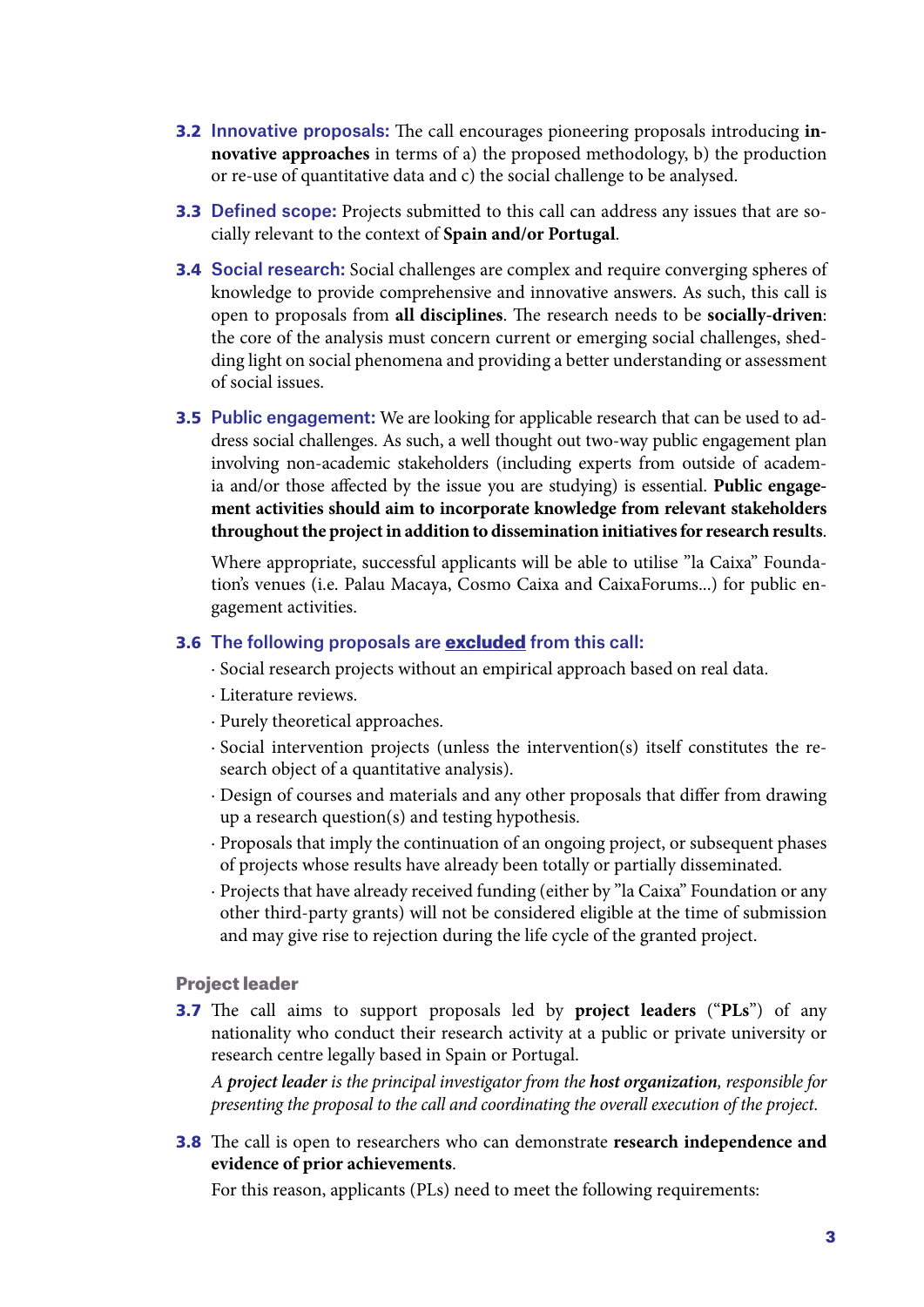» In the 5 years before the closure of the call (i.e. between 1 January 2016 and 24 February 2021), applicants must have published at least 1 scientific article in Q1 journals according to the rankings of Scimago Journal Rank (SJR) from Scopus or the Journal Citations Report (JCR) from Web of Science. For the latter, only indexes Social Science Citation Index (SSCI) and Science Citation Index Expanded (SCIE) are considered.

The journal must have been ranked as a Q1 in the year the article was published (or the previous year if not yet published).

Papers that have been accepted but have not yet been published are also valid. The date of acceptance will be taken into account for the calculations of the eligibility. The author must provide supporting documentation when requested by "la Caixa" Foundation.

» Applicants must hold a PhD awarded more than 2 years before the call deadline (i.e. before 24 February 2019).



- **3.8** Applicants whose research activity was interrupted in the 5 years before the closure of the call (i.e. between 1 January 2016 and 24 February 2021) are entitled to request an extension to the research period. The following causes are applicable in these cases:
	- » Illness or accident that led to sick leave of three months or more. An extension equivalent to the period of sick leave can be requested in these cases.
	- » Maternity or paternity leave. An extension of 1 year can be requested for each child.

» Full-time care of first degree relatives that led to a leave of three months or more. An extension equivalent to the leave period can be requested in these cases. *The extension must be duly justified by means of supporting documentation when requested by "la Caixa" Foundation.*

3.9 Within the same call, **each applicant (PL) can only submit one proposal**. Likewise, each proposal can only be submitted by one applicant.

*Similar proposals submitted by different applicants and applicants attempting to submit more than one proposal will be rejected from this call and the applicants concerned will not be allowed to participate in future calls and fellowships from "la Caixa" Foundation.*

- 3.10 **The PLs of selected projects will not be allowed to submit new proposals in subsequent calls of the grant** during the time the funded project is still being executed, except during the final year of completion of the project.
- 3.11 Applicants whose short proposal **obtains a 'C' score from 3 or more of the 5 evaluators and no 'A' scores in phase 1.1** will not be able to submit a new proposal in the next edition of the call. For more information about the scoring scheme read the assessment of proposals guide available on the programme website.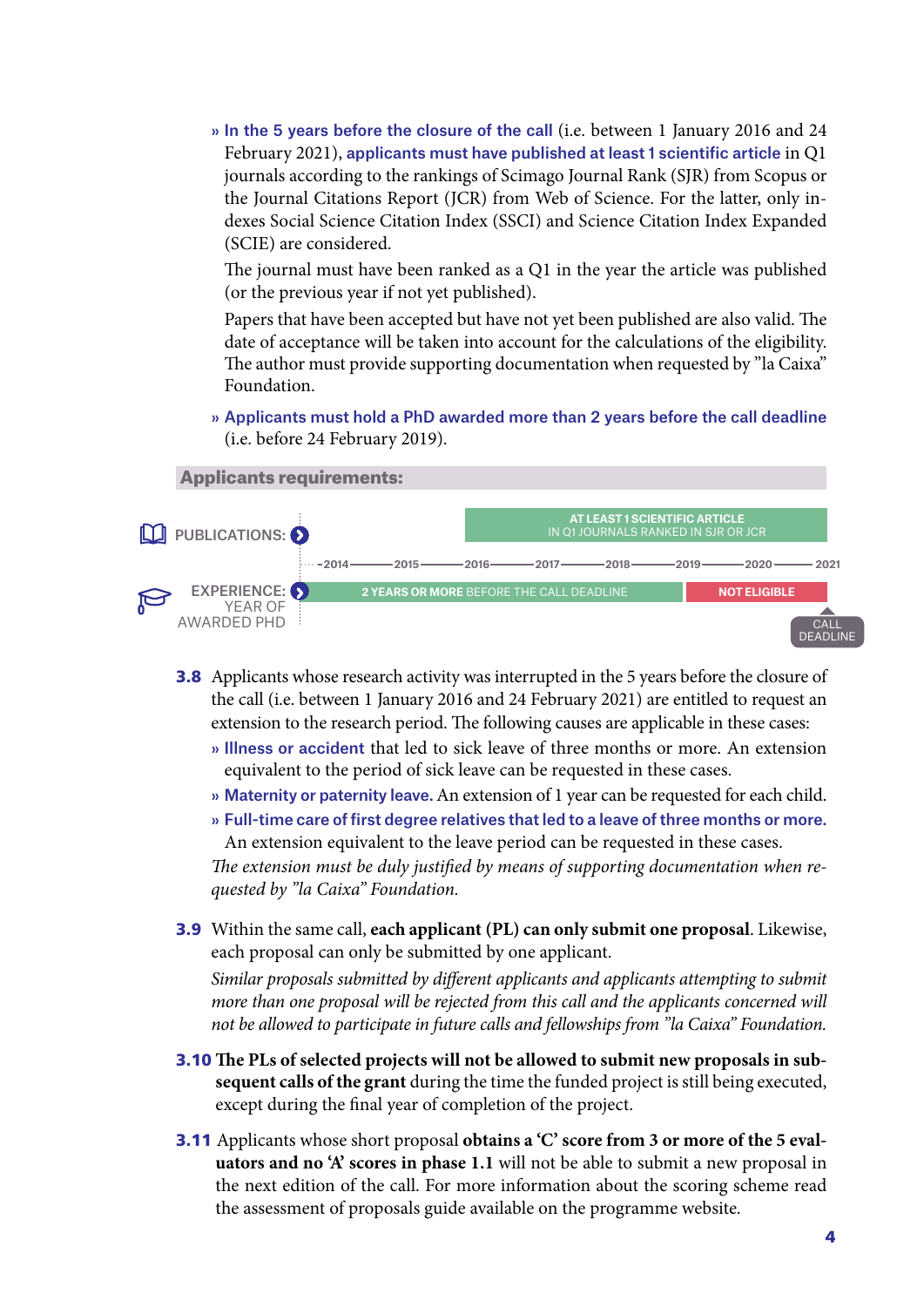#### Host organization

**3.12** The host organization (the "HO") must be a non-profit research-performing organization: a public or private university or research centre legally based in Spain or Portugal. The HO will sign **the grant agreement** with "la Caixa" Foundation, together with the applicant, as PL of the project. As such, the PL needs the agreement of the HO to be able to submit the proposal. This endorsement process will be completed online on the "la Caixa" Foundation's call online management system.

*An Organization Manager is the person appointed by the Host Organization as their representative. The Organization Manager will upload and verify documentation, and accept the submission of proposals on behalf of the HO on the "la Caixa" Foundation calls online management system.*

- **3.13** Specifically, the **validation by the HO's OM** will certify their endorsement of the proposed project and their commitment to sign the grant agreement with "la Caixa" Foundation, should the project be funded.
- 3.14 The HO is required to offer the PL **independence to manage the project**. The HO must be willing to support the PL and the team members, if necessary, throughout the project period, providing an appropriate scientific and administrative environment for the project to be conducted.
- 3.15 Should the project be awarded the grant, the **PL must be legally linked to the HO**, either by statute, work contract or another type of collaboration by the time the project starts and, throughout the whole duration of the project.

#### Expertise documents

3.16 Applicants who are invited to submit a full proposal will have to submit a **research expertise** document and a **public and social sector expertise** document. The latter must contain **at least one advisor from outside of academia**, linked to public and/ or social sector entities, who will be involved in the research project. This document must also explain the PL and research team's **previous experience working with organizations outside of academia and how the research results will be communicated and implemented outside of academic circles**.

4

## Submission of proposals

- 4.1 In order to optimize the workload of applicants and evaluators, the submission of proposals is structured incrementally in a **two-stage procedure**:
	- » Phase 1: a short proposal must be submitted within the established deadline through "la Caixa" Foundation's call online management system available on the programme website.
	- » Phase 2: successful preselected proposals are invited to submit a full proposal, budget, work plan, and two expertise documents (research and public/social sector) for the PL (and team if applicable).

*Proposals selected in phase 1 that wish to withdraw from the selection process (and hence not be taken into account in phase 2) must notify the withdrawal to "la Caixa" Foundation within 48 hours of being notified. Failing to do so will prevent the concerned applicants from submitting a proposal in the next edition of the call.*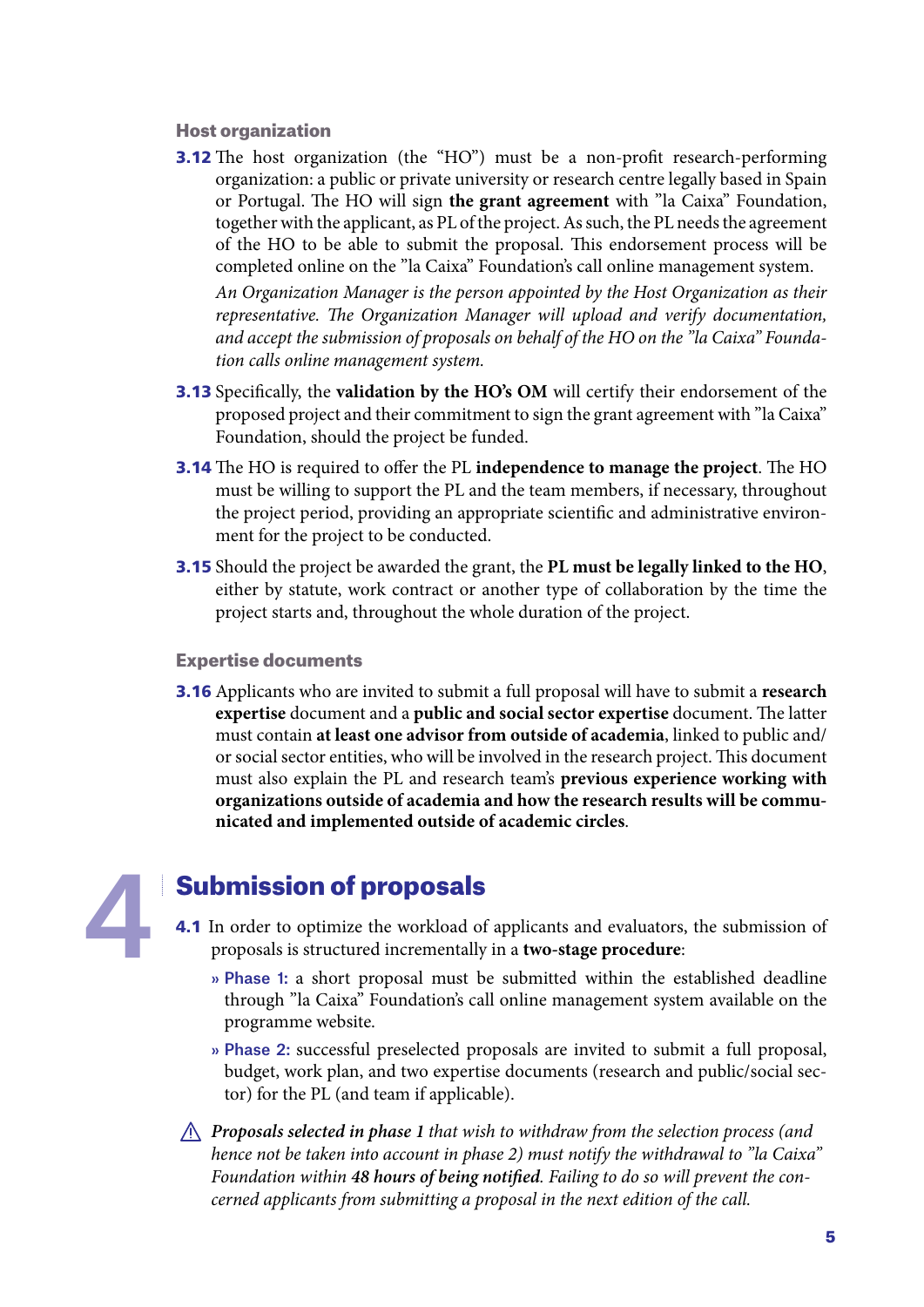PHASE<sub>1</sub>

» **Short proposal (3 pages):** Pitch your research question and hypothesis. Outline the objectives of the project, its scope and social challenge(s) addressed. Describe why your project is innovative and original. Briefly define the quantitative data used and methodology behind. The short proposal should not contain references and must be anonymous.

*IMPORTANT: The short proposal must be written for a non-specialized audience. The selection process will incorporate stakeholders from outside of academia.*

» **Host organization's agreement:** online endorsement by the HO's Organization Manager on the call system.

*Please note that no feedback will be provided for short proposals that are not selected for Phase 2.*

To proceed to the second stage, successful preselected proposals will be required to submit:

- » **Full proposal (15 pages):** Describe your research project in detail. Define the objectives of the project, its scope and social challenge(s) addressed. Explain in detail why your project is innovative and original. Trace with precision the research question(s) that your project is answering, describing the quantitative data and methodology you will use. The full proposal should not contain references and must be fully anonymous.
- » **Research expertise:** Demonstrate the experience and suitability of the PL, HO and the research team (if applicable) to carry out the project successfully. Consider any potential cooperating organizations if pertinent. Explain synergies as well as individual performance.
- » **Public and social sector expertise:** Describe the links that the PL, research team and HO have with relevant organizations outside of academia (public sector, social entities, etc). Explain how these stakeholders will inform the research project and how, when the project is finished, the research will inform and positively impact upon these organizations.
- 4.2 Both short and full proposals will be **blind-reviewed**, therefore the short and full proposals must be **anonymous** and **must not contain any information by which the identity of the applicant (PL), research group or affiliation can be recognized**. This includes references to bibliography and/or previous research projects.

PHASE<sub>2</sub> PHASE 2

*Proposals containing any information or references by which the identity of its members can be recognized will automatically be rejected.*

- 4.3 All documents submitted to this call must be written entirely in **English.** The whole process of submission and selection of applications, including the interview, will be carried out in English.
- 4.4 **Templates** for each form will be available at the online submission platform as well as on the programme website. Proposals must strictly comply with the **format criteria** indicated in the templates.

*Proposals not abiding by the format guidelines will automatically be rejected.*

- 4.5 Proposals must be complete and include all relevant information. All requested documents must be submitted before the closing date of the call. *Incomplete proposals and/or proposals not complying with all requirements stated in these rules will automatically be rejected.*
- **4.6** At the request of "la Caixa" Foundation, the selected applicants will need to certify, with original or certified documents, the files and documents included in the application. Likewise, "la Caixa" Foundation may request the original certificates of any data mentioned in the application.

*Failing to provide such documents will automatically make projects ineligible even if they have successfully completed the entire selection process.*

*By applying for this grant, applicants acknowledge and accept the content of these rules for participation in full.*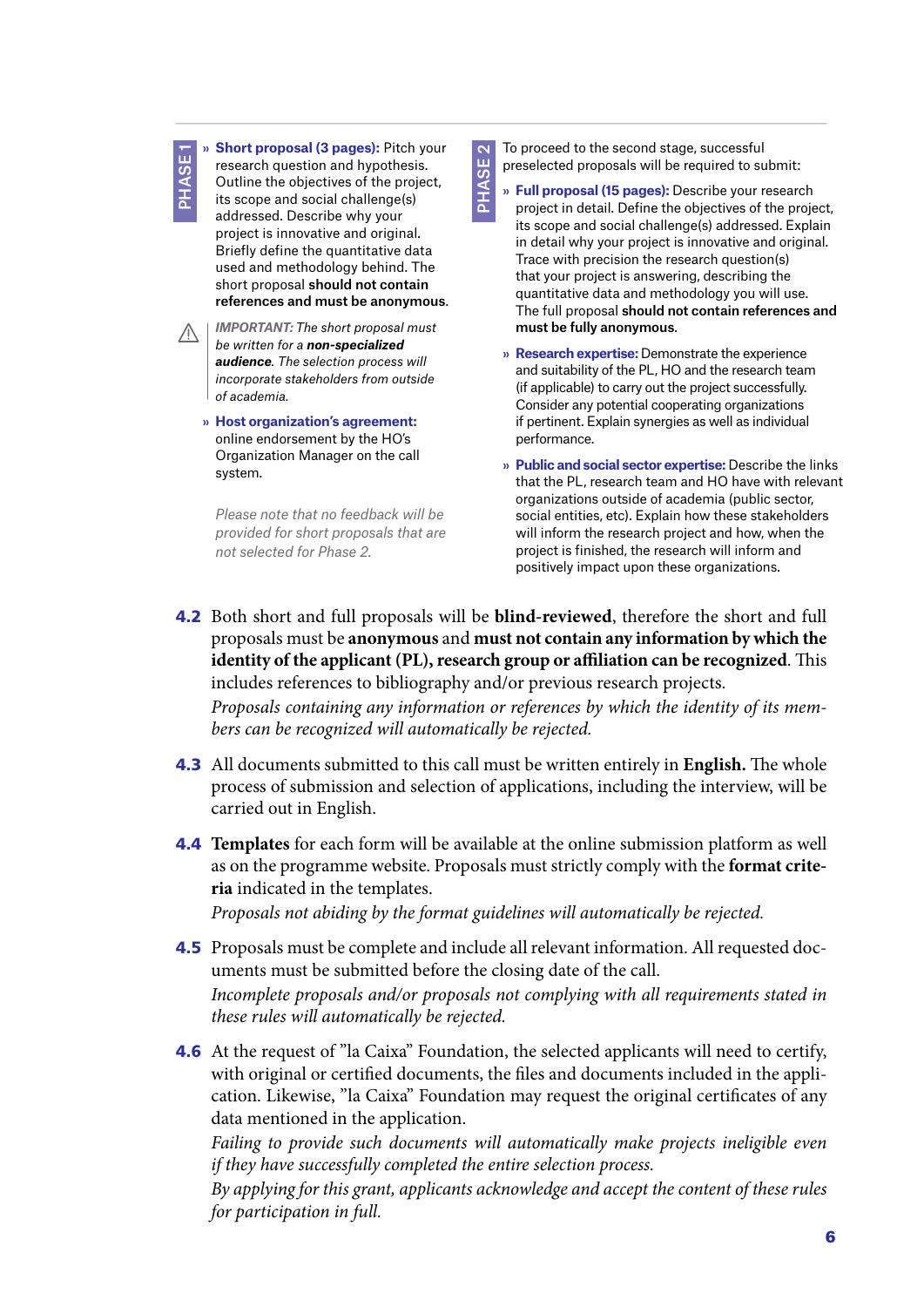

## Evaluation process

5.1 Evaluation panels will be **multidisciplinary** and will be formed by independent experts combining both international and national profiles. With the aim of promoting social research that that builds bridges between science and society, **non-academic experts (stakeholders)** will be incorporated in the first and final stages of the evaluation process.

#### **EVALUATION PROCESS:**



 $\triangle$  5.2 Decisions made in the evaluation of this call cannot be appealed. The selection process will not be subject to redress nor will the technical and scientific assessment of the evaluators be called into question. The evaluation and selection processes themselves guarantee the independence and objectivity of the evaluation.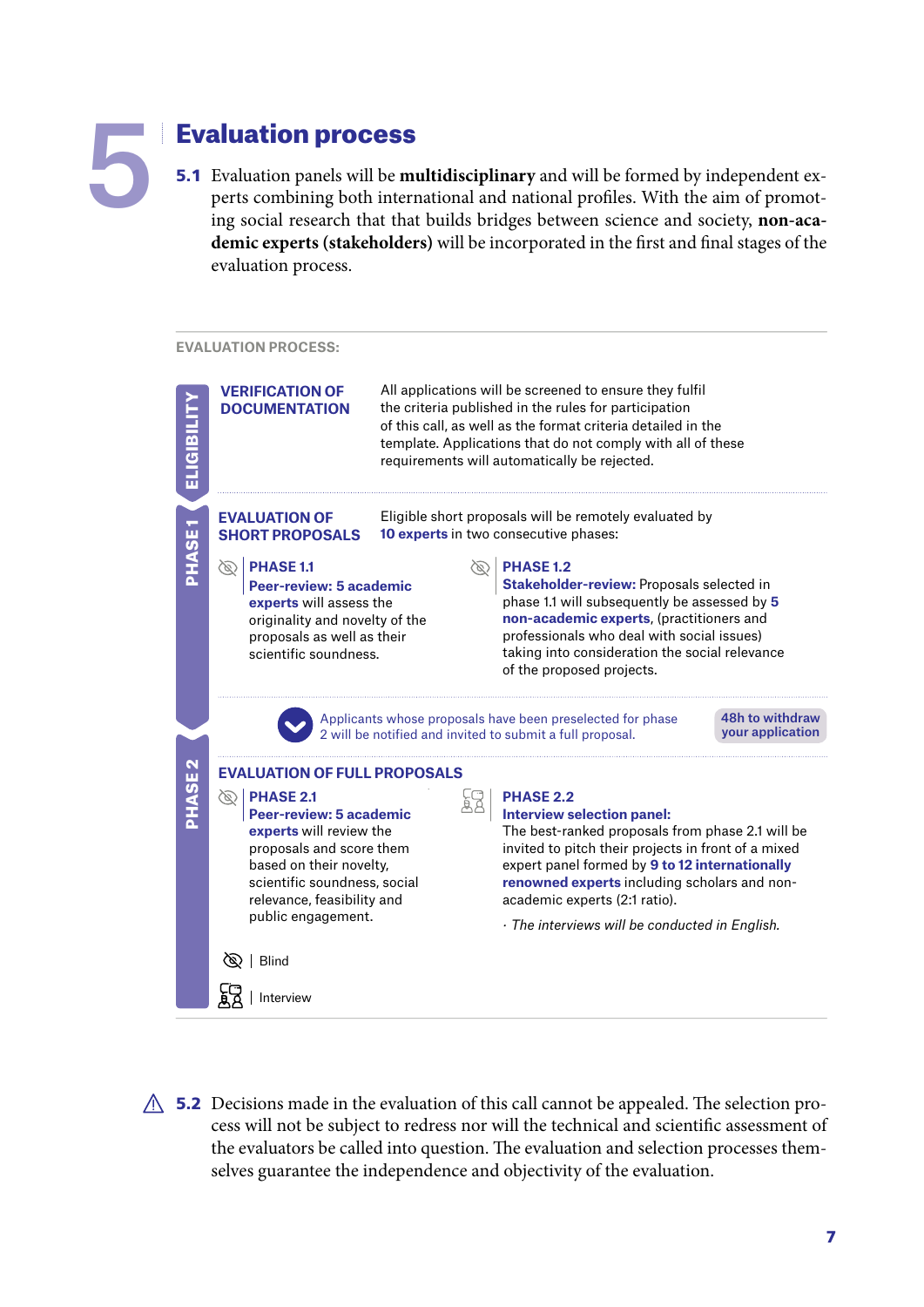# 6

7

## Funding and payments

- 6.1 The **grant will be awarded to the host organization**, which will be **responsible for distributing the budget** and justifying the destination of the funds received by "la Caixa" Foundation. No funding will be granted to an individual.
- 6.2 The grant will fund projects for up to EUR 100,000 each (see section 7.4). Applicants **are allowed to use the grant in a flexible way as long as the expenses are incurred by the beneficiary and the funds are used to cover costs directly derived from the project**.
- **6.3** The payment schedule will be as follows:
	- » 50% of the grant at the start of the project. The starting date will be the date of the signing of the Grant Agreement with the HO.
	- » 30% of the grant at the midline stage of the project, further to a follow-up report submitted to the Programme Office of "la Caixa" Foundation.
	- » 20% of the grant after delivery of the outputs (see section [7\)](#page-9-0). The final payment will be released after submission of the scientific article to the corresponding indexed journal, approval of the dissemination article by "la Caixa" Foundation and justification of the allocation of the grant (including justification of the project's expenses).

## <span id="page-9-0"></span>Responsibilities and project implementation

### Output delivery

- <span id="page-9-1"></span>**7.1** The funding scheme is highly focused on outputs that provide returns to society and research and that are of public value. Therefore, applicants who are awarded the grant are expected to commit to three main outcomes:
	- 1. Scientific article: The results of the project must be published in the form of, at least, one scientific article in an ranked journal. Only journals ranked in Scimago Journal Rank (SJR) from Scopus or in the Journal Citations Report (JCR) from Web of Science will be considered for this purpose. For the latter, only indexes Social Science Citation Index (SSCI) and Science Citation Index Expanded (SCIE) will be considered.
	- 2. Dissemination article: In the form of a short article for lay audiences (Working Paper/Pre-print) that must be submitted to the Programme Office of "la Caixa" Foundation at the end of the project. "la Caixa" Foundation will be granted the right of publication of the dissemination article on the "la Caixa" Foundation website and/or newsletter and/or any other dissemination channels of "la Caixa" Foundation activities (see sections 7.12 and 7.13 for further details).
	- 3. Knowledge-brokering activity: Applicants are expected to contribute to and participate in one knowledge-brokering activity led and organized by "la Caixa" Foundation. The implementation of such activities will be decided ad-hoc towards the end of the project. The aim of this activity encompasses two dimensions: first, knowledge brokering brings the results of research to practitioners, policymakers and other relevant stakeholders in order to help them make informed decisions. Secondly, it helps researchers to discern and drive research priorities towards the challenges that are shaping society.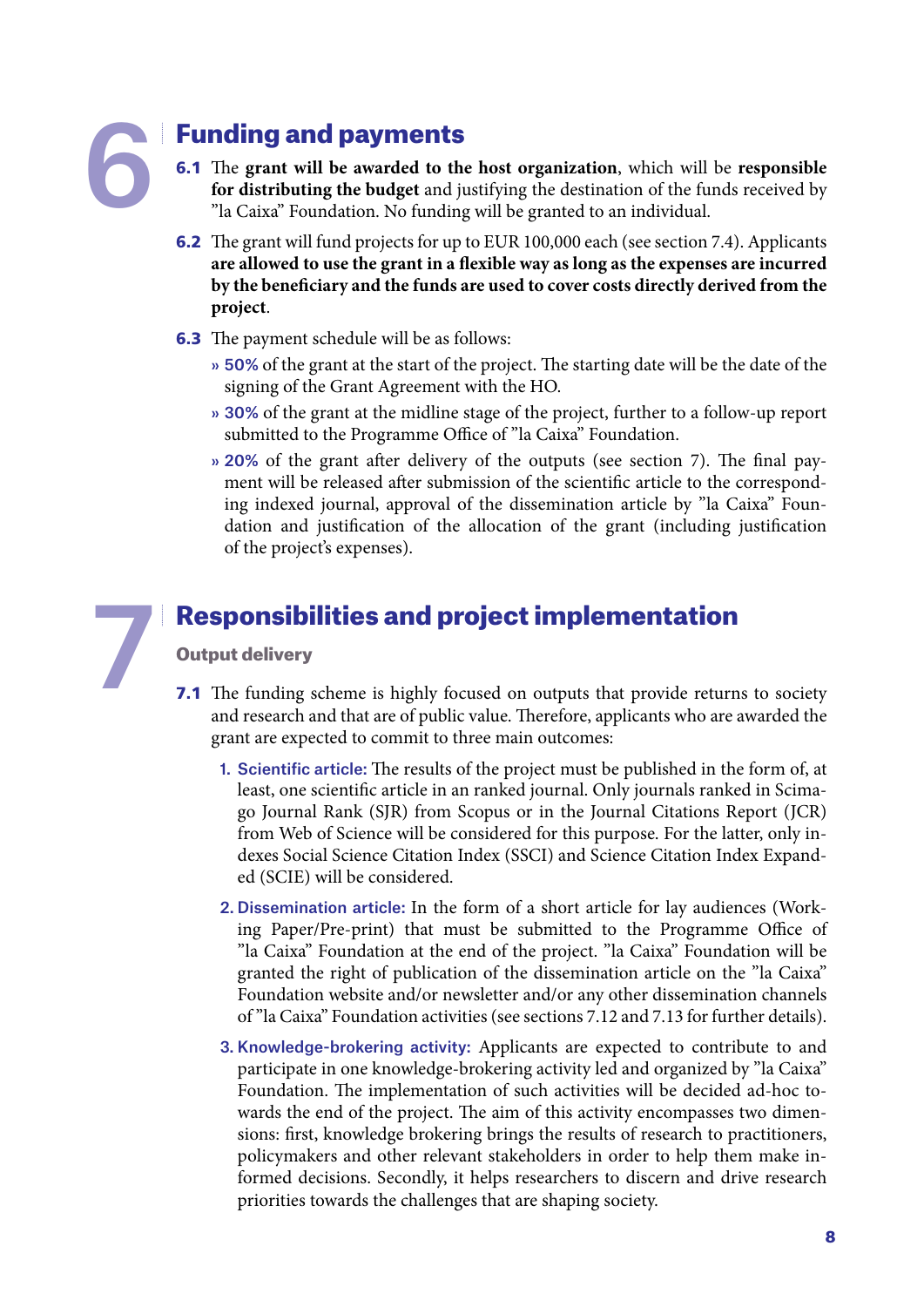#### Use of the grant

**7.2** The grant can be used in a flexible way, as long as it is fully allocated to cover costs directly derived from the project**.**

· **Eligible direct costs**: costs which are identifiable as specific costs directly linked to the development of the project and which can therefore be attributed to it directly. The grant allows for coverage of the employment costs of the PL, researchers and other staff, travel expenses, goods and services, subcontracting (services that could be performed by the HO but are outsourced to another institution) and equipment. Within these eligible direct costs, a maximum of 10% of the grant can be used as additional remuneration for the PL. All staff costs should be clearly described, including the number of weekly hours and the hourly rate of the person hired.

· **Eligible indirect costs**: up to 10% of the total budget requested can be assigned to overheads.

- 7.3 The PL must provide a scientific-technical summary and justification of the costs incurred as well as any other additional information that "la Caixa" Foundation may request, if deemed necessary, from the PL or the HO, who will authorise each other for this purpose.
- 7.4 **In no case will the grant exceed the total costs of the project actually incurred by the HO.** Therefore, at the end of the project, "la Caixa" Foundation will calculate the balance and issue the payment, if due, of any remaining amount of the grant. **Accordingly, if the costs actually incurred in the project were below the amount of the grant received, the HO will reimburse the amount paid in excess.** If the costs incurred in the project were above the amount of the grant, no increase of budget will be granted by "la Caixa" Foundation.
- 7.5 "la Caixa" Foundation may request HOs to provide an **audit report and/or statement** at any moment, as well as any additional information, documentation and/or clarification that the "la Caixa" Foundation may deem pertinent to allow its auditors and/or advisors to evaluate the correct allocation of the grants awarded. The cost of this audit report and/or statement will be paid by the "la Caixa" Foundation, subject to prior approval of the corresponding budget, unless irregularities are detected as a result of it, in which case the HO would bear the cost.
- 7.6 Should the project require funding in excess of 100,000 euros, applicants must submit a full budget and clearly indicate which parts of the budget will be covered by the Social Research Grant. Applicants must also be able to demonstrate they have sufficient co-funding to cover the other costs should they receive the Social Research Grant.

#### Applicable policies and regulations

7.7 "la Caixa" Foundation fosters the principles of **Responsible Research and Innovation (RRI)**. These principles take into account gender equality in research and innovation (R&I), as well as other inclusion issues; open access to scientific results, ethics and research integrity and the engagement of social stakeholders in the design and performance of R&I.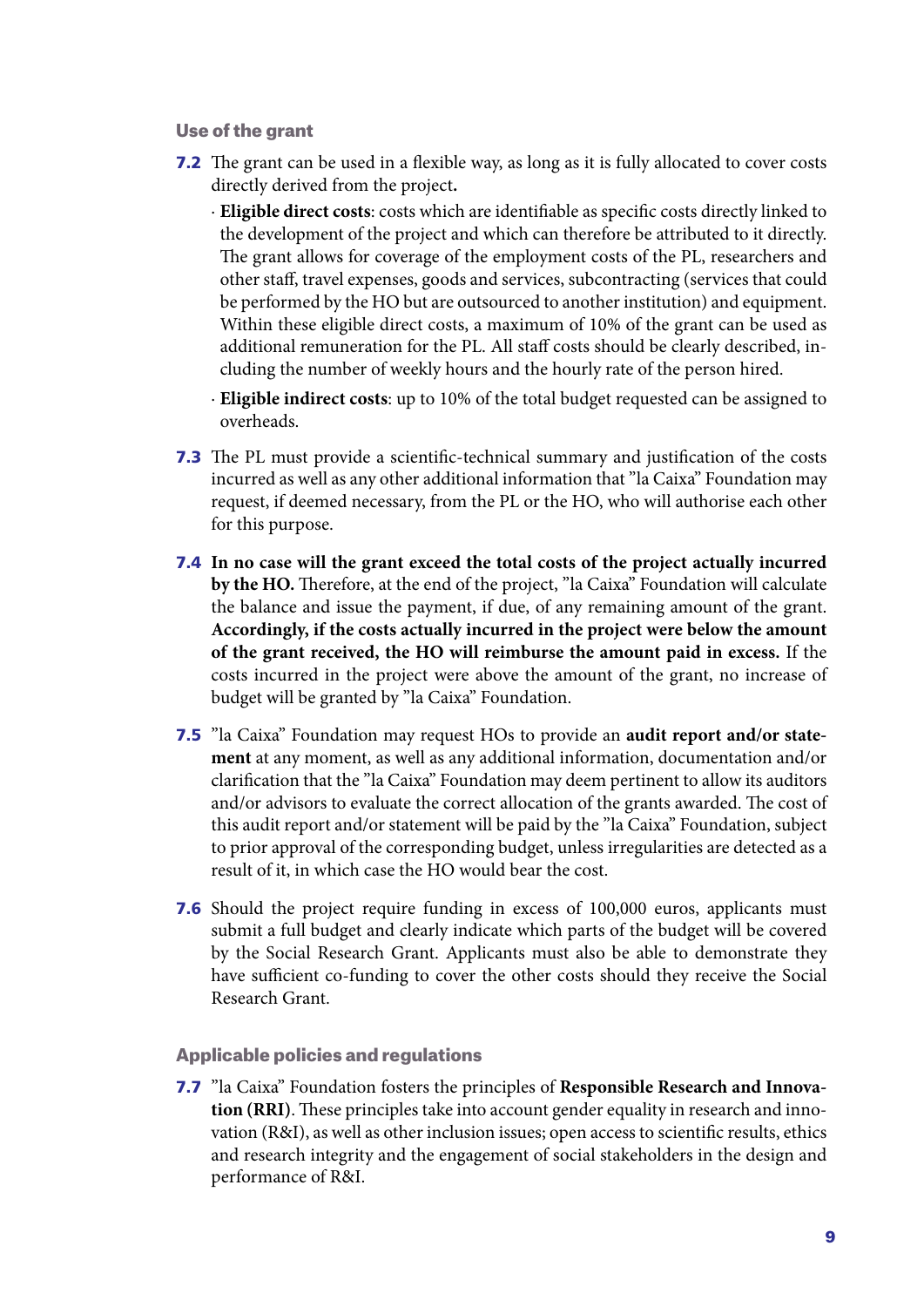- 7.8 Any cases of **scientific misconduct** that may arise during the evaluation of a proposal and throughout execution of the project and the project outputs delivery, must be communicated immediately by the Host Organization to "la Caixa" Foundation.
- 7.9 "la Caixa" Foundation supports the principles of **open access**, following the principle of "as open as possible, as closed as necessary". With regard to scientific publications, HO and PL must follow the [open access policy of the "la Caixa" Foundation.](https://obrasociallacaixa.org/documents/10280/692563/politica_acceso_abierto_en.pdf/c5801c90-1fff-43d7-a8fb-6b3fa48b6539)

#### Acknowledgments and dissemination rules

- 7.10 In all dissemination and communication of the project, "la Caixa" Foundation will be mentioned as the funding organization of the project. This applies, wherever possible and unless "la Caixa" Foundation requests otherwise, to all dissemination and communication actions, disclosures and activities, as well as to all equipment, infrastructure and main results funded by the grant. Communication and disclosure materials must be submitted to "la Caixa" Foundation for prior review and approval in writing.
- 7.11 Scientific articles and any other scientific communication published as a result of the grant must include the following text "*This research was funded by "la Caixa" Foundation's Social Research Call 2021 under the project code <CODE ASSIGNED TO AWARDED PROJECTS>*". PLs must notify "la Caixa" Foundation in advance of the publication of any such articles.
- **7.12** The logo of "la Caixa" Foundation and the reference to the contribution of "la Caixa" Foundation must appear in a way that is easily visible to the public and is sufficiently prominent (also taking into account the nature of the activity or the object). This is always subject to the prior revision and approval of "la Caixa" Foundation in writing. For this purpose, "la Caixa" Foundation authorises the use of the logo and may provide it in a digital format upon request.
- 7.13 "la Caixa" Foundation reserves the right (but shall not be bound) to publish and disseminate the results generated under the projects awarded with the grant and, in particular, the dissemination article mentioned in section [7.1.2](#page-9-1). In any case, the publication or dissemination carried out by "la Caixa" Foundation will observe the right of the authors to be acknowledged as such.
- 7.14 In order to enable the publication and dissemination referred to in sections [7.1.2](#page-9-1) and 7.12 above, the grant agreement will include the granting of exploitation rights in favour of "la Caixa" Foundation to the extent necessary for publishing, disseminating and translating the dissemination article through the Social Observatory of "la Caixa" website and/or newsletter and/or any other dissemination channels of "la Caixa" Foundation activities, with no time limitation and on a worldwide basis.
- **7.15** Before applying for the grant, the PL must ensure that there are neither prior commitments nor third parties' prior rights impeding compliance with this dissemination policy and, in general, with these rules for participation.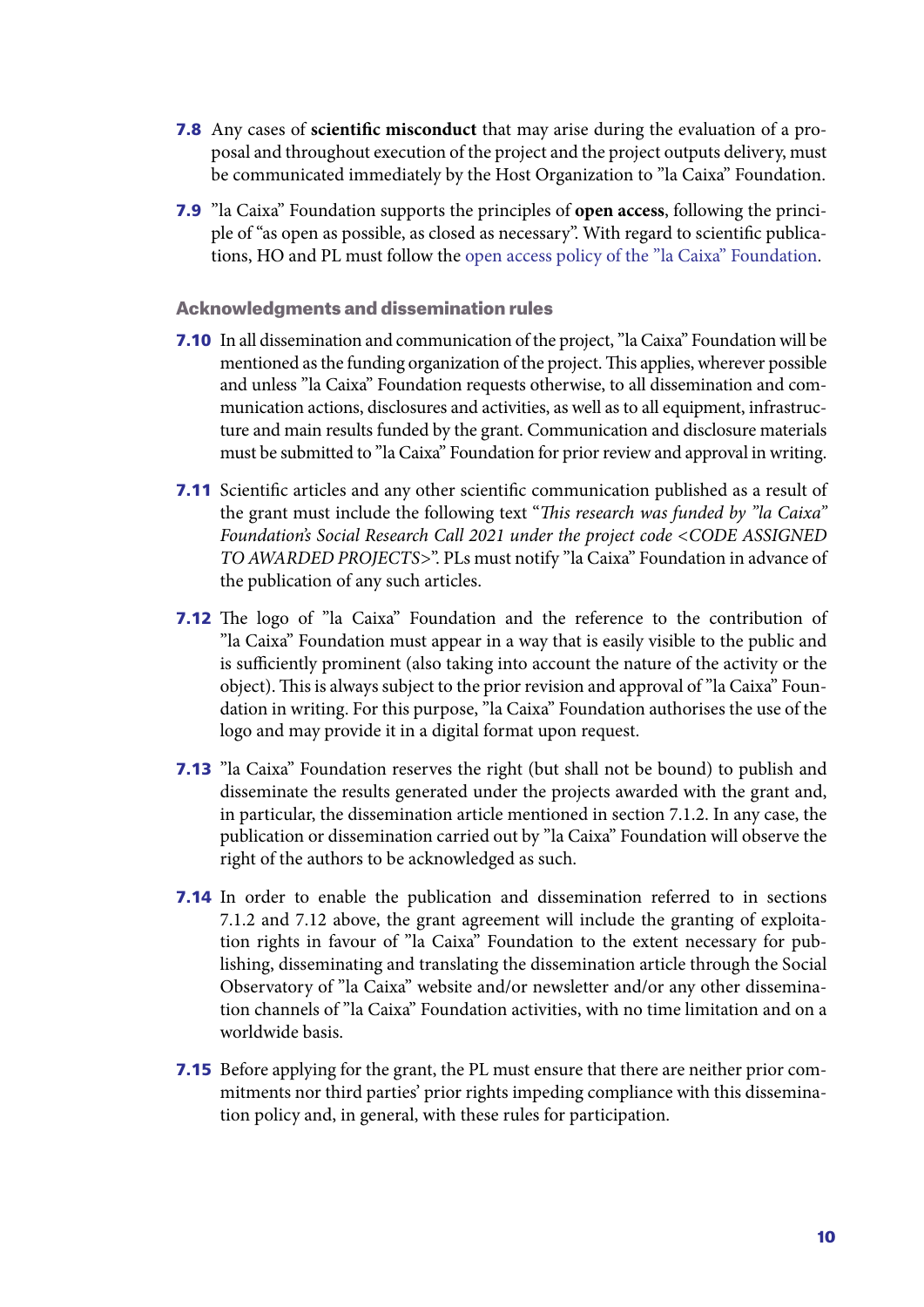# 8

## Confidentiality. Privacy and data protection

8.1 The applicants authorize "la Caixa" Foundation to access, use and share the information of the proposals, including any and all documents referred to therein, whether submitted at the time of the application or at a later stage, for the purposes of this grant and to the extent necessary, including, but not limited to, the evaluation, selection and monitoring of the projects. The applicants confirm to "la Caixa" Foundation that such information and documentation can be shared and used for these purposes.

*To the extent that the identifying and/or professional details of natural persons linked to the projects is provided in the application form and supporting documents, the applicants shall be understood to have informed those individuals regarding the information indicated in this clause and, where applicable, to have obtained the necessary consent of those persons for their inclusion in the proposals.*

- 8.2 "la Caixa" Foundation fully complies with the legislation in force in the field of personal data protection.
- 8.3 Any and all personal data collected within the framework of this call (including data submitted in the proposal) will be processed for the purpose of managing the participation of applicants in it, the basis of such processing being the management of the resulting relationship, and such data will be stored until the end of the applicable statutory limitation periods.
- 8.4 Personal data will only be communicated if required to comply with legal obligations. "la Caixa" Foundation uses service providers (of technological and evaluation services) located outside the European Economic Area, with all those guarantees required by the applicable regulations. Data subjects can ask for more information and/or exercise their rights of access, rectification, erasure, restriction, portability and objection before the Data Protection Officer of "la Caixa" Foundation at the postal address Avinguda Diagonal 621 – 629, 08028 Barcelona, or at the e-mail address [dpd@fundacionlacaixa.org.](mailto:dpd%40fundacionlacaixa.org?subject=) Data subjects are also entitled to lodge a complaint before the Spanish Data Protection Agency.



## Additional remarks

- 9.1 All applicants (including, but not limited to, selected applicants) guarantee that the projects (including, without limitation, the scientific and dissemination articles) comply and will comply with the applicable regulations and that they do not infringe nor will infringe any rights of third parties, including, but not limited to, intellectual/industrial property rights and/or prior commitments or agreements. In this regard, all applicants will hold the "la Caixa" Foundation harmless from and against any damages resulting from any breach of this guarantee.
- **9.2** The submission of an application for this call implies all the applicants' express acceptance of these rules for participation as well as of the criteria and decisions that may be made by "la Caixa" Foundation should questions arise on how to interpret the terms and conditions.